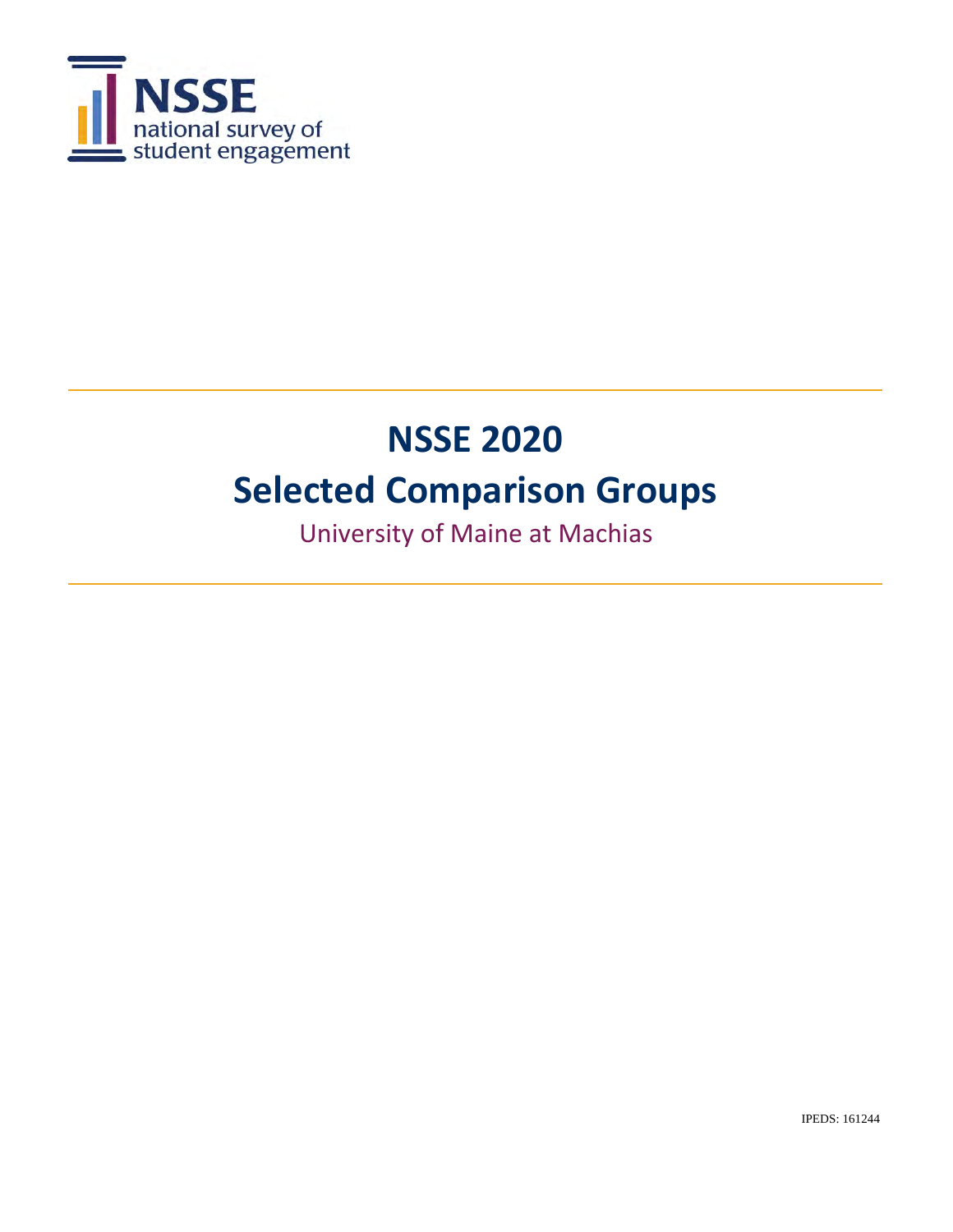

## **NSSE 2020 Selected Comparison Groups**

**About This Report**

## **Comparison Groups**

The NSSE *Institutional Report* displays core survey results for your students alongside those of three comparison groups. In May, your institution was invited to customize these groups via a form on the Institution Interface. This report summarizes how your comparison groups were constructed and lists the institutions within them.

NSSE comparison groups may be customized by (a) identifying specific institutions from the list of all 2019 and 2020 NSSE participants, (b) composing the group by selecting institutional characteristics, or (c) a combination of these. Institutions that chose not to customize received default groups<sup>a</sup> that provide relevant comparisons for most institutions.

Institutions that appended additional question sets in the form of Topical Modules or through consortium participation were also invited to customize comparison groups for those reports. The default for those groups was all other 2019 and 2020 institutions where the questions were administered. Comparison group details for Topical Module and consortium reports are documented separately in those reports.

| <b>Report Comparisons</b>                                           |                                                                                 |                               |   | <b>Your Students'</b><br><b>Responses</b> |                        |     | Comparison<br>Group 1                               |     | Comparison<br>Group 2 |     | Comparison<br>Group 3 |     |
|---------------------------------------------------------------------|---------------------------------------------------------------------------------|-------------------------------|---|-------------------------------------------|------------------------|-----|-----------------------------------------------------|-----|-----------------------|-----|-----------------------|-----|
| Comparison groups are<br>located in the<br>institutional reports as |                                                                                 |                               |   |                                           |                        |     |                                                     |     |                       |     |                       |     |
| illustrated in the mock<br>report at right. In this                 | <b>First-Year Students</b>                                                      |                               |   |                                           |                        |     | <b>Frequency Distributions</b><br><b>Admissions</b> |     | Carnegie UG           |     | <b>NSSE</b>           |     |
| example, the three                                                  |                                                                                 |                               |   |                                           | <b>NSSEville State</b> |     | Overlap                                             |     | Program               |     | Cohort                |     |
| groups are "Admissions"<br>Overlap," "Carnegie                      | Item wordina<br>or description                                                  | Variable<br>name <sup>c</sup> |   | Values <sup>d</sup> Response options      | Count                  | %   | Count                                               | %   | Count                 | %   | Count                 | %   |
| UG Program," and                                                    | 1. During the current school year, about how often have you done the following? |                               |   |                                           |                        |     |                                                     |     |                       |     |                       |     |
| "NSSE Cohort."                                                      | a. Asked questions or                                                           | askquest                      |   | Never                                     | 45                     |     | 1,462                                               |     | 16                    |     | 3,978                 | 3   |
|                                                                     | contributed to course                                                           |                               |   | <b>Sometimes</b>                          | 450                    | 37  | ,00                                                 | 35  | 6.910                 | 40  | 43,752                | 33  |
|                                                                     | discussions in other<br>ways                                                    |                               | 3 | Often                                     | 428                    | 34  | $1^{13}$ .5.                                        | 34  | 5,911                 | 34  | 47,737                | 35  |
|                                                                     |                                                                                 |                               |   | Very often                                | 307                    | 25  | 7,173                                               | 22  | 3,759                 | 21  | 39,041                | 28  |
|                                                                     |                                                                                 |                               |   | Total                                     | 1,230                  | 100 | 33,087                                              | 100 | 17,396                | 100 | 134,508               | 100 |

## **Reading This Report**

This report consists of three sections that provide details for each of your comparison groups, illustrated at right.

## **Comparison Group Name**

The name assigned to the comparison group is listed here.

## **How Group was Construd**

Indicates whether your group drawn from a list, built based criteria, or is the default group. institutional characteristics v used to build your compariso group, they are listed here.

#### **Institution List**

The names, cities and states provinces of the comparison institutions are listed for you reference. NSSE 2019 partic identified with an asterisk.

|                                                                  | Date submitted<br>5/29/20XX                      |                                                                                                                          |
|------------------------------------------------------------------|--------------------------------------------------|--------------------------------------------------------------------------------------------------------------------------|
| How was this<br>comparison group<br>constructed?                 |                                                  | Your institution customized this comparison group by selecting from the list of all NSSE participants.                   |
| <b>Group description</b><br>(as provided by<br>your institution) |                                                  | All other current- and prior-year participants with the same Carnegie Classification and sector in our region.<br>SAMPLE |
|                                                                  | <b>Admissions Overlap (N=20)</b>                 |                                                                                                                          |
|                                                                  | Albertus Magnus College (New Haven, CT)*         |                                                                                                                          |
|                                                                  | American International College (Springfield, MA) |                                                                                                                          |
| Anna Maria College (Paxton, MA)                                  |                                                  |                                                                                                                          |
|                                                                  |                                                  |                                                                                                                          |
| Bryant University (Smithfield, RI)                               |                                                  |                                                                                                                          |
|                                                                  | Champlain College (Burlington, VT)*              |                                                                                                                          |
| Curry College (Milton, MA)*                                      | College of Our Lady of the Elms (Chicopee, MA)   |                                                                                                                          |

a. The default groups are:

Comparison Group 1: For institutions not in a NSSE consortium, this group contains 2019 and 2020 NSSE institutions in the same geographic region and sector (public/private). For consortium institutions, it contains results for the other 2019 (if applicable) and 2020 consortium members.

Comparison Group 2: All other 2019 and 2020 U.S. NSSE institutions sharing your institution's Basic Carnegie Classification. (Canadian institutions are not classified by the Carnegie Foundation, and must identify a comparison group.)

Comparison Group 3: All other 2019 and 2020 U.S. NSSE institutions (2019 and 2020 Canadian participants are also included in this group for Canadian institutions).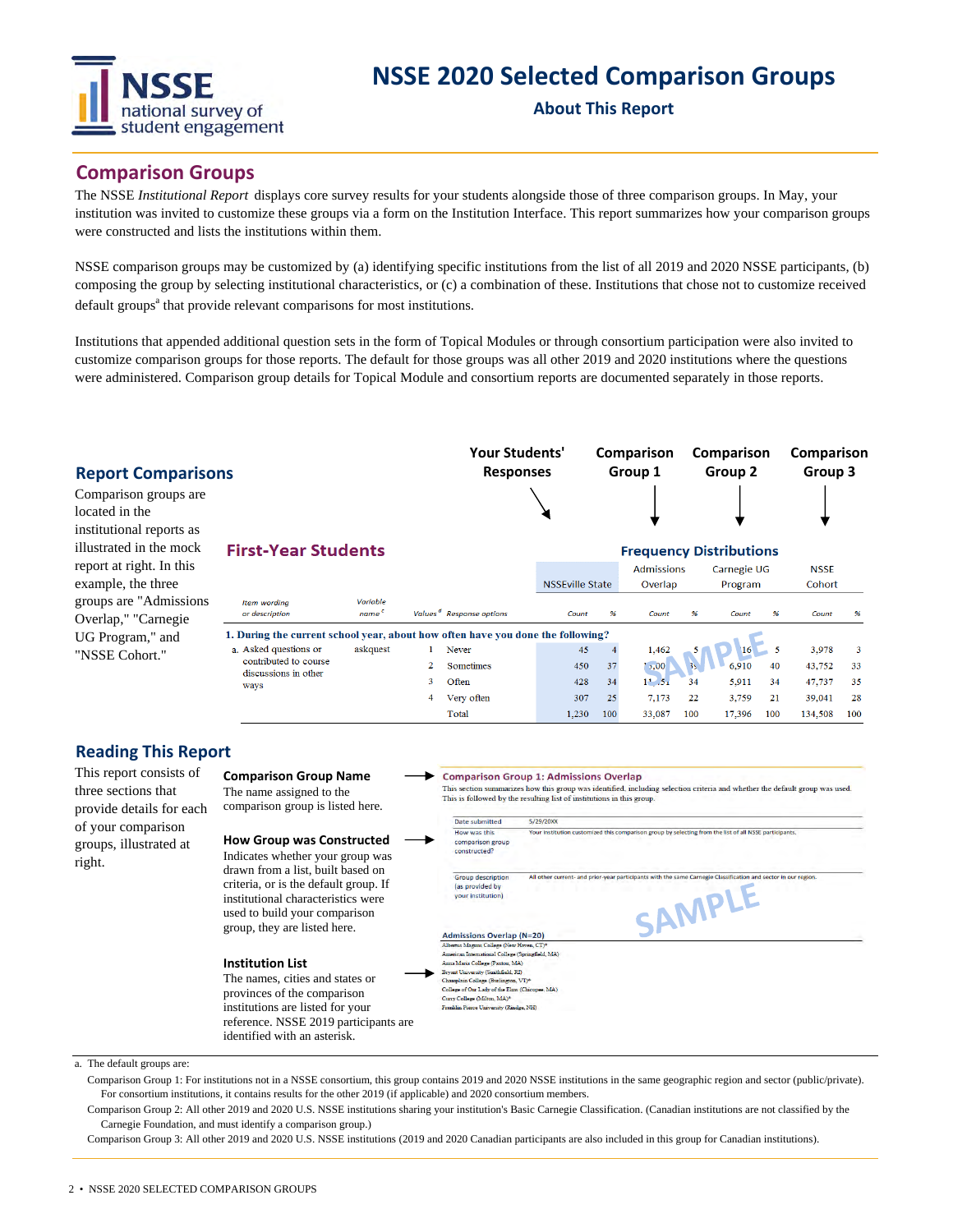

## **Comparison Group 1: UMS**

This section summarizes how this group was identified, including selection criteria and whether the default group was used. This is followed by the resulting list of institutions in this group.

| Date submitted                                            | 6/4/20                                                                                                               |  |  |  |  |
|-----------------------------------------------------------|----------------------------------------------------------------------------------------------------------------------|--|--|--|--|
| How was this<br>comparison group<br>constructed?          | Your institution customized this comparison group by selecting from the list of all 2019 and 2020 NSSE participants. |  |  |  |  |
| Group description<br>(as provided by<br>your institution) | University of Maine System                                                                                           |  |  |  |  |

#### **UMS (N=6)**

University of Maine (Orono, ME) University of Maine at Augusta (Augusta, ME) University of Maine at Farmington (Farmington, ME) University of Maine at Fort Kent (Fort Kent, ME) University of Maine at Presque Isle (Presque Isle, ME) University of Southern Maine (Portland, ME)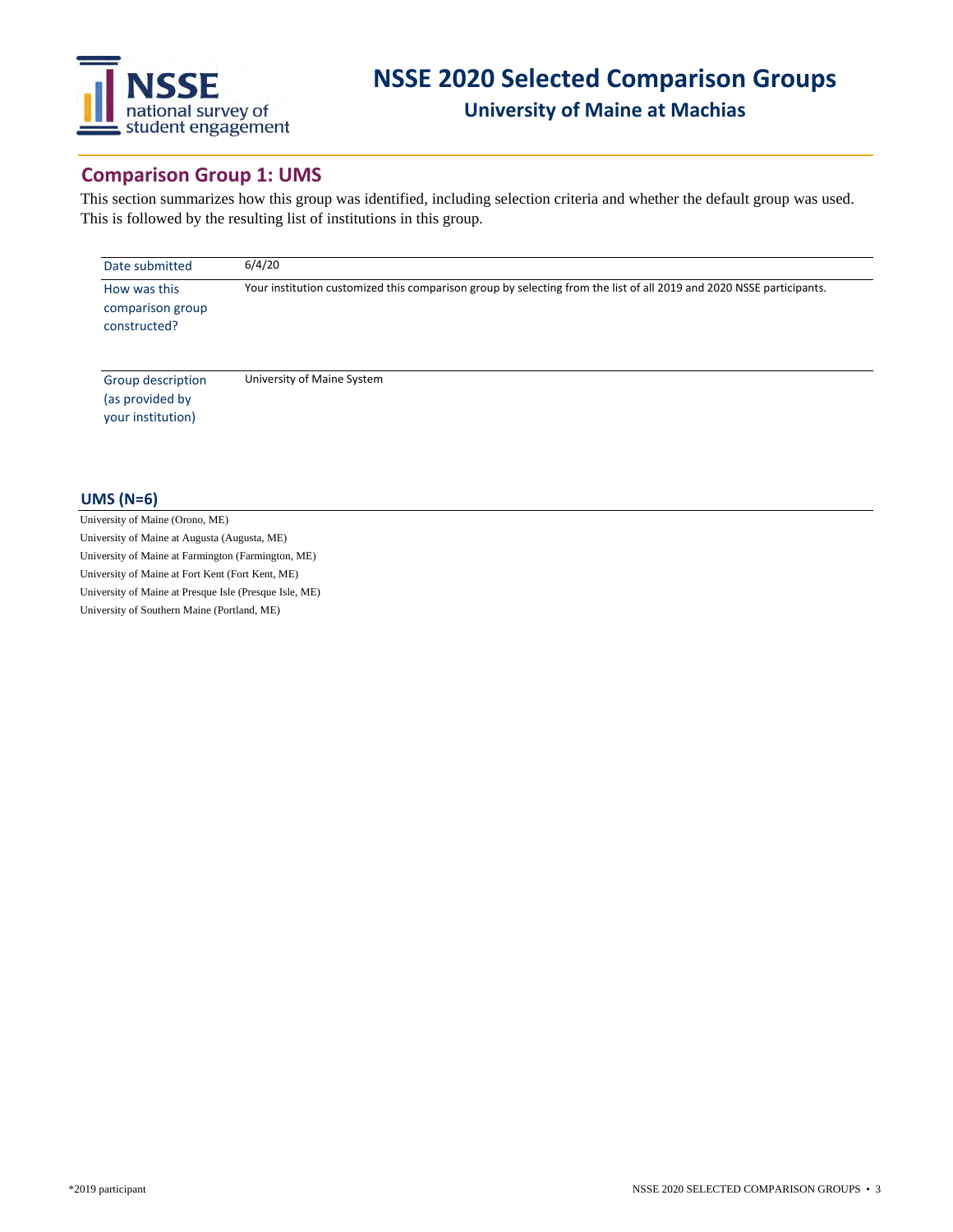

## **Comparison Group 2: Carnegie Class.**

This section summarizes how this group was identified, including selection criteria and whether the default group was used. This is followed by the resulting list of institutions in this group.

| Date submitted                                            | 6/5/20                                                                                        |
|-----------------------------------------------------------|-----------------------------------------------------------------------------------------------|
| How was this<br>comparison group                          | Your institution customized this group by selecting institutional characteristics as follows: |
| constructed?                                              | Basic Classification (Bac/A&S); UG Enrollment (< 2.5K)                                        |
| Group description<br>(as provided by<br>your institution) | Bac/A&S: Baccalaureate Colleges--Arts & Sciences Focus and enrollment <= 2500                 |

## **Carnegie Class. (N=106)**

| Agnes Scott College (Decatur, GA)*                                             | Hamilton College (Clinton, NY)                            |
|--------------------------------------------------------------------------------|-----------------------------------------------------------|
| Albright College (Reading, PA)*                                                | Hanover College (Hanover, IN)*                            |
| Allegheny College (Meadville, PA)                                              | Harvey Mudd College (Claremont, CA)                       |
| Aquinas College (Grand Rapids, MI)                                             | Hendrix College (Conway, AR)                              |
| Bard College (Annandale-On-Hudson, NY)*                                        | Hollins University (Roanoke, VA)                          |
| Beloit College (Beloit, WI)                                                    | Houghton College (Houghton, NY)                           |
| Bennett College (Greensboro, NC)*                                              | Illinois College (Jacksonville, IL)                       |
| Bennington College (Bennington, VT)                                            | Illinois Wesleyan University (Bloomington, IL)*           |
| Berea College (Berea, KY)*                                                     | Judson College (Marion, AL)                               |
| Bethany College (Bethany, WV)                                                  | Juniata College (Huntingdon, PA)                          |
| Bethany Lutheran College (Mankato, MN)                                         | Kalamazoo College (Kalamazoo, MI)*                        |
| Birmingham-Southern College (Birmingham, AL)*                                  | Kenyon College (Gambier, OH)                              |
| Bloomfield College (Bloomfield, NJ)*                                           | Lane College (Jackson, TN)                                |
| Bridgewater College (Bridgewater, VA)                                          | Lawrence University (Appleton, WI)*                       |
| Centenary College of Louisiana (Shreveport, LA)                                | Linfield College - McMinnville Campus (McMinnville, OR)   |
| Central College (Pella, IA)*                                                   | Luther College (Decorah, IA)                              |
| Cheyney University of Pennsylvania (Cheyney, PA)*                              | Lycoming College (Williamsport, PA)                       |
| Chowan University (Murfreesboro, NC)                                           | Lyon College (Batesville, AR)                             |
| Colby College (Waterville, ME)                                                 | Macalester College (Saint Paul, MN)                       |
| College of Saint Benedict and Saint John's University, The (Saint Joseph, MN)* | Mansfield University of Pennsylvania (Mansfield, PA)*     |
| College of the Atlantic (Bar Harbor, ME)                                       | Marymount California University (Rancho Palos Verdes, CA) |
| Concordia College at Moorhead (Moorhead, MN)                                   | Marymount Manhattan College (New York, NY)*               |
| Connecticut College (New London, CT)                                           | Meredith College (Raleigh, NC)                            |
| Covenant College (Lookout Mountain, GA)                                        | Moravian College (Bethlehem, PA)                          |
| Denison University (Granville, OH)                                             | Muhlenberg College (Allentown, PA)                        |
| Dickinson College (Carlisle, PA)*                                              | New College of Florida (Sarasota, FL)*                    |
| Doane University (Crete, NE)                                                   | Occidental College (Los Angeles, CA)*                     |
| Drew University (Madison, NJ)                                                  | Ohio Wesleyan University (Delaware, OH)*                  |
| Eckerd College (Saint Petersburg, FL)*                                         | Pitzer College (Claremont, CA)                            |
| Elizabethtown College (Elizabethtown, PA)                                      | Presbyterian College (Clinton, SC)                        |
| Georgetown College (Georgetown, KY)                                            | Randolph College (Lynchburg, VA)                          |
| Gettysburg College (Gettysburg, PA)                                            | Randolph-Macon College (Ashland, VA)                      |
| Gordon College (Wenham, MA)*                                                   | Rhodes College (Memphis, TN)                              |
| Grinnell College (Grinnell, IA)                                                | Ripon College (Ripon, WI)                                 |
| Gustavus Adolphus College (Saint Peter, MN)*                                   | Saint Anselm College (Manchester, NH)*                    |

\*2019 participant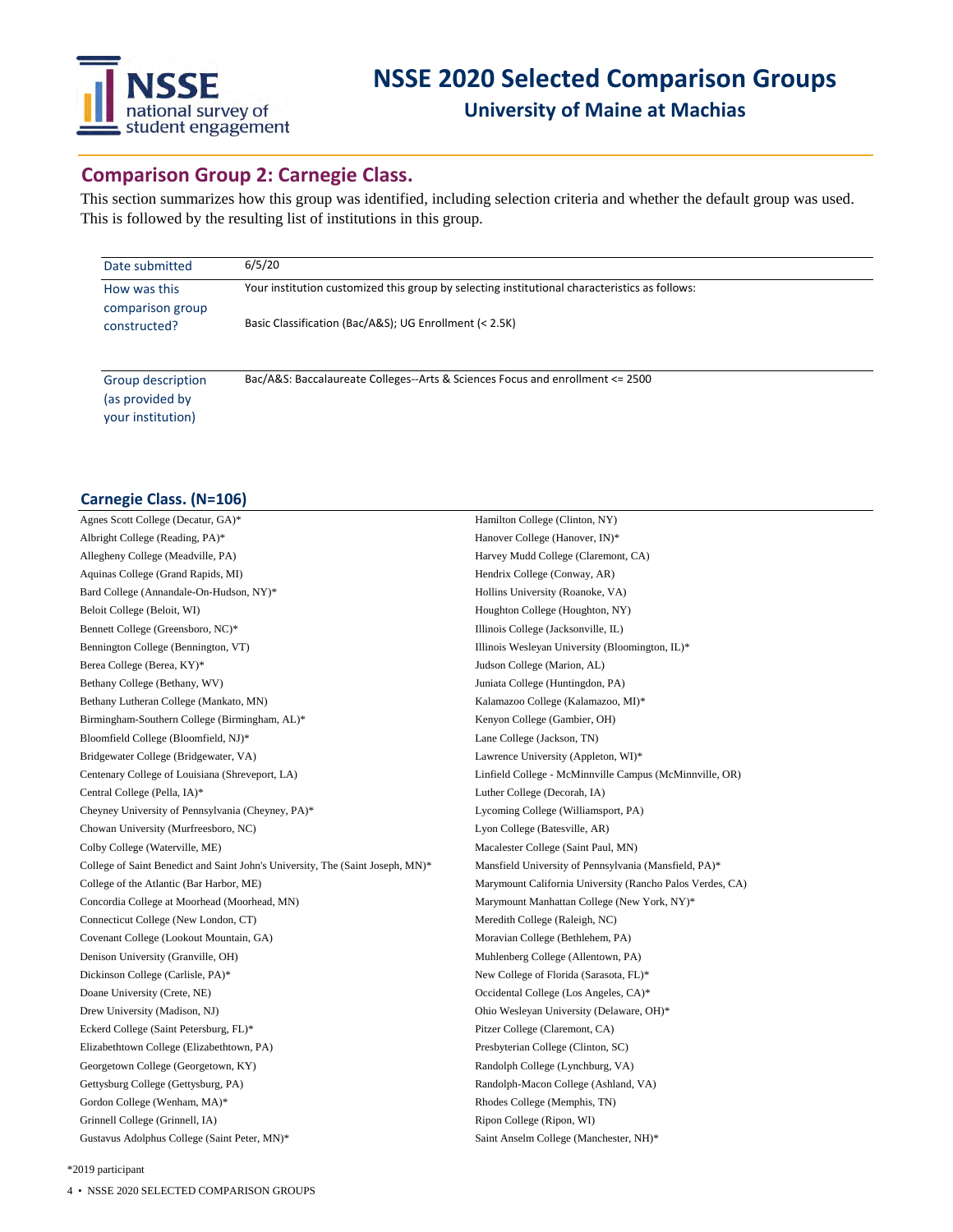

**University of Maine at Machias**

## **Carnegie Class. (N=106), continued**

Saint Mary's College (Notre Dame, IN)\* Saint Michael's College (Colchester, VT) Saint Norbert College (De Pere, WI) Saint Vincent College (Latrobe, PA) Sarah Lawrence College (Bronxville, NY) Southwestern University (Georgetown, TX) Spelman College (Atlanta, GA)\* St. Mary's College of Maryland (St. Mary's City, MD)\* Susquehanna University (Selinsgrove, PA) Sweet Briar College (Sweet Briar, VA) University of Minnesota Morris (Morris, MN) University of New Hampshire at Manchester (Manchester, NH) University of Pikeville (Pikeville, KY) University of Puget Sound (Tacoma, WA) University of Science and Arts of Oklahoma (Chickasha, OK)\* University of South Carolina Beaufort (Bluffton, SC)\* University of the South, The (Sewanee, TN) University of Virginia's College at Wise, The (Wise, VA) University of Wisconsin-Superior (Superior, WI) Vassar College (Poughkeepsie, NY) Virginia Military Institute (Lexington, VA) Virginia Wesleyan University (Virginia Beach, VA)\* Warren Wilson College (Swannanoa, NC) Wartburg College (Waverly, IA)\* Washington & Jefferson College (Washington, PA)\* Washington and Lee University (Lexington, VA) Washington College (Chestertown, MD)\* Wesleyan College, Macon, Georgia (Macon, GA)\* Westminster College (New Wilmington, PA)\* Westmont College (Santa Barbara, CA) Wheaton College (Wheaton, IL)\* Wheaton College (Norton, MA) Whitman College (Walla Walla, WA) Wittenberg University (Springfield, OH)\* Wofford College (Spartanburg, SC)\* Young Harris College (Young Harris, GA)